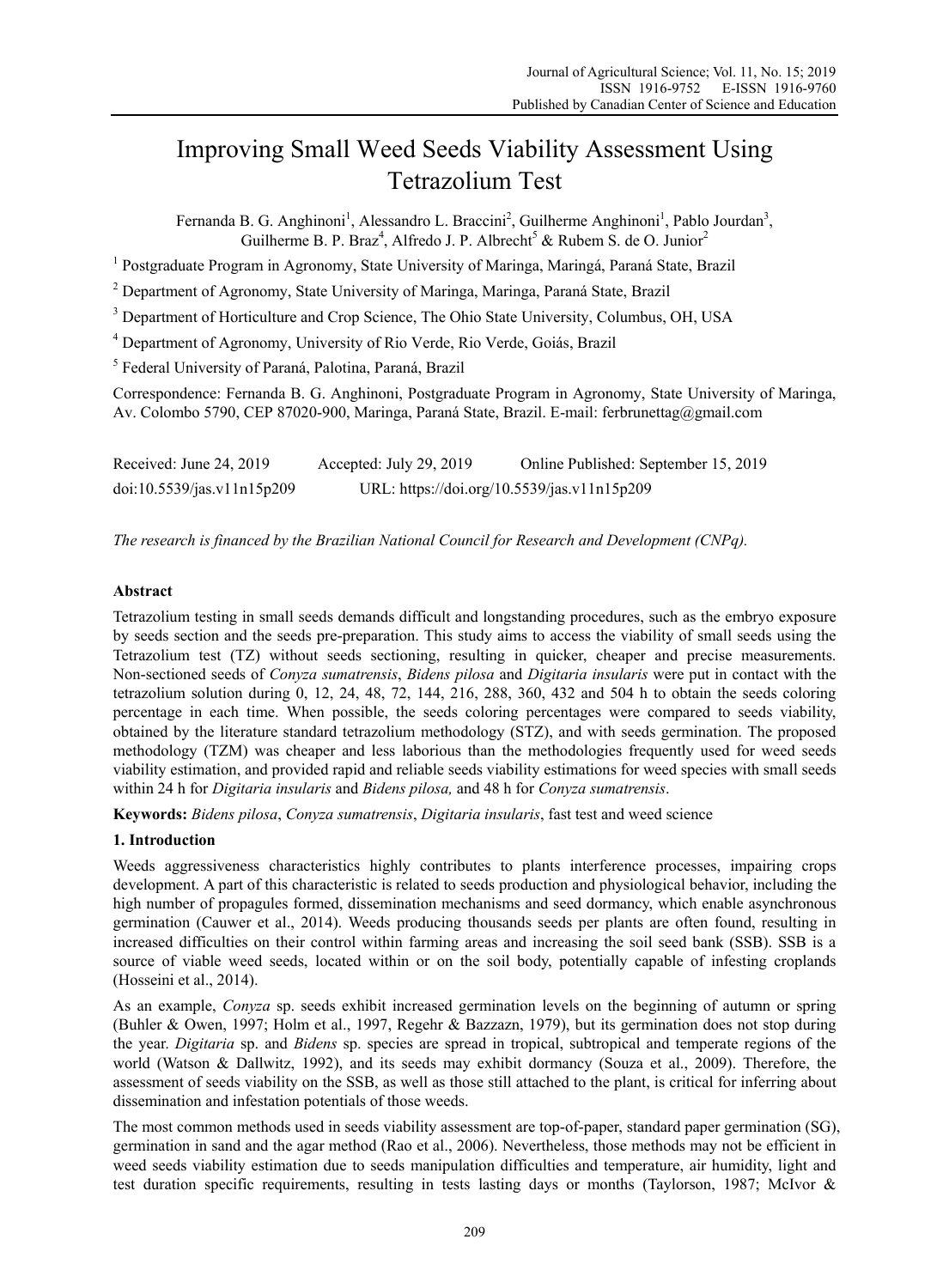Howden, 2000; Koger et al., 2004; ISTA, 2005). The SG is the most common among those, but does not provide the total seeds germination potential precisely because of seeds dormancy (Taylorson, 1970). Furthermore, seeds identified as viable by those methods cannot be used in posterior studies, since their germination makes them unfeasible.

Another problem related to the conventional germination tests used for weed seeds comes from their decreased sanitary quality. Total loss of a replication or an entire test due to fungi or bacteria attack are common. It happens because weed seeds of the SSB exhibit increased longevity (Burnside et al., 1996), which favors their contamination by pathogens or mechanical damages incidence. Tetrazolium test (TZ) avoids those problems caused by seeds contamination (Thorpe & Kaye, 2008), but has not been frequently used for small seeds testing, such as weeds. Due to its small size, weed seeds represent a challenge for TZ performing, once that this methodology requires embryo exposure to the tetrazolium salt solution with posterior evaluation of the sectioned seeds, which is a difficult task in such small seeds. Nevertheless, improvements on the TZ method for evaluation of small seeds would result in costs and time reduction, as well as increase accuracy in weed seeds viability assessment.

For *Conyza* sp. species, no TZ methodology was found to be described in literature so far. The methodology proposed by the International Seed Testing Association (Moore, 1985) for monocots using TZ is laborious, and therefore non-used. It suggests that seeds must be maintained soaked in water for 6-18 hours and sectioned in halves afterwards for posterior immersion in the tetrazolium solution for 48 h, resulting in 70 hours from the beginning to the end of the test. In addition to the duration, the sectioning of such small seeds as of *Conyza* sp. increases the difficulties of the test.

Possible contributions through improvements on small seeds viability testing are related to the identification of dormancy mechanisms or seed damages occurrence, including dead seeds. Those improvements would allow to isolate effects in studies of herbicides performance, when applied in pre-emergence. With the real physiological state of the weed seed, it would be possible to comprehend if the non-emergence of the plantlet was because of a previous physiological condition of the seed or due to the herbicide control effect. It would consequently result in less overestimations on herbicides molecules effects, as well as enable decreases on the use of low quality weed seeds in experiments. Adaptions on the TZ methodology that eliminate the need of seeds sectioning for viability evaluation may result in a simpler and more useful test. Our hypothesis is that it is possible to obtain a faster, cheaper and simpler TZ method for *C. sumatrensis*, *B. pilosa* and *D. insularis* seeds than those already described in literature. On this context, the objective of this study is to propose adaptions to the TZ test for *Digitaria insularis* and *Conyza sumatrensis* seeds that may properly and easily estimate their viability, and to compare the results obtained with the proposed method with the ones obtained with the standard and available TZ methodologies and SG.

## **2. Method**

# *2.1 Seeds Collection*

Seeds of *B. pilosa*, *D. insularis* and *C. sumatrensis*, growing in commercial fields at Engenheiro Coelho, São Paulo State, Brazil (22º29′18′′ S; 47º12′57′′ W), in September, 2017, were collected by gently rubbing the mature inflorescences of six plants each. The harvested seeds were stored during 30 days after harvest, at 25 °C and 60% air relative humidity, until the tests were conducted. The mass of a thousand seeds for *B. pilosa, D. insularis* and *C. sumatrensis* were 1.60 g, 0.80 g and 0.07 g, respectively.

## *2.2 Seeds Testing*

All species studied were submitted to the standard germination test (SG) on germination paper, while the methodology proposed by Moore (1985) to evaluate seeds viability using TZ (STZ), was compared with the TZ methodology proposed herein (TZM) for *Bidens* spp. and *Digitaria* spp., and followed procedures described in literature for each species. No standard method was found in literature for *Conyza* spp., and therefore no STZ was performed for this species.

For the STZ, seeds were submerged in water for 12 h, and after this period were cut in two halves and kept in tetrazolium solution (0.1%) up to 48 h at 30 °C. After that, seeds with red stained embryo were considered viable.

SG tests were performed in five replications of 50 seeds each, within plastic boxes, and kept in artificially illuminated incubators (model TE-4000, Tecnal Company). These incubators are equipped with three lamp pairs in each tray level, and released 100 µmol photons/ $(m^2 s^{-1})$  of light in each level. The gerboxes received 3 mL of distilled water each, at the beginning of the test, and the water was refilled when necessary. The seeds of *D*.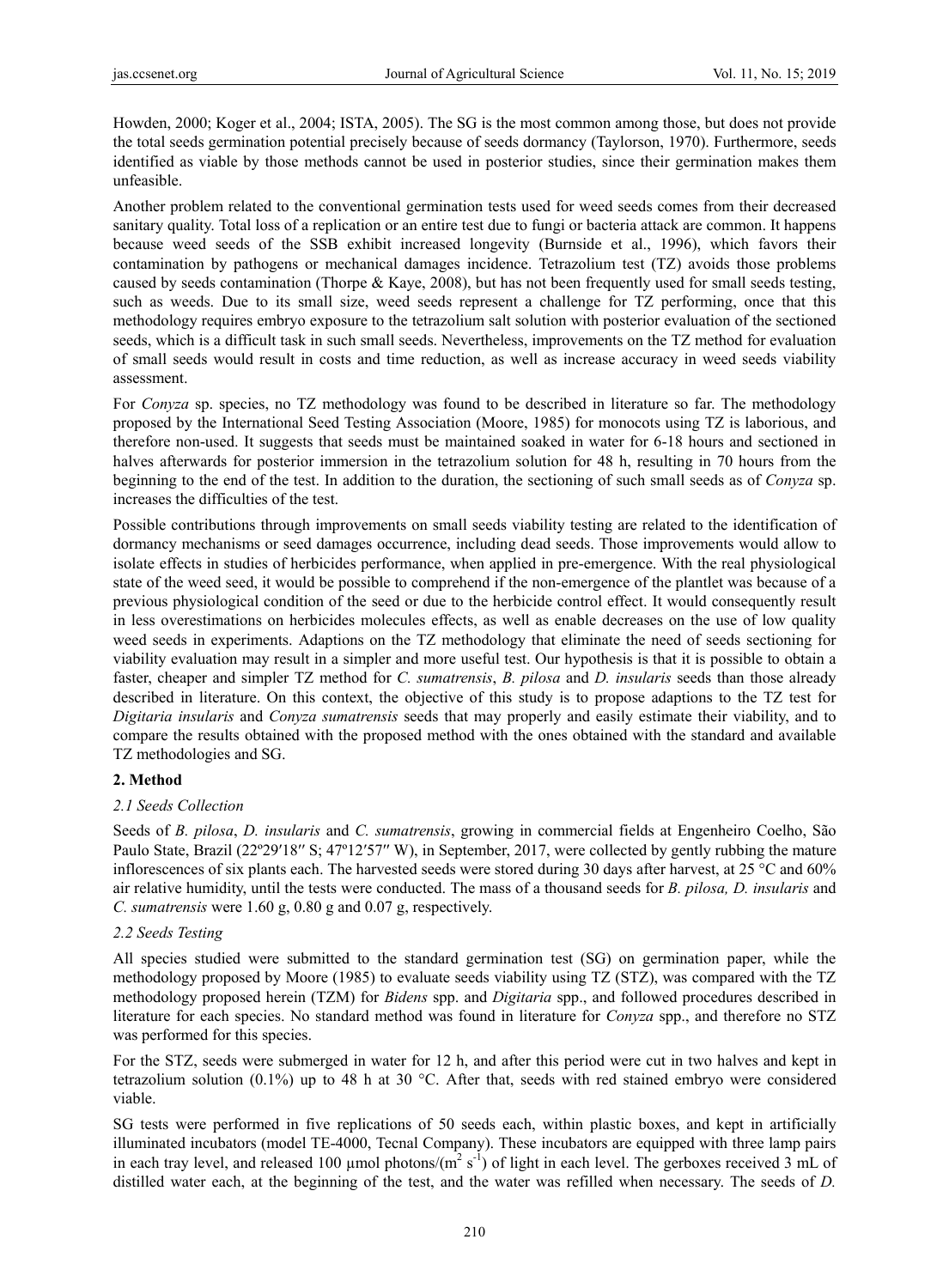*insularis* were exposed to specific photoperiod (12 h under dark and 12 h under light) and stable temperature of 35 °C. C. sumatrensis seeds were maintained under constant 20 °C temperature and same photoperiod used for D. *insularis*, as established in Wu et al. (2007). *B. pilosa* seeds were incubated at 25 °C for 12 h in the dark and at 30 °C for 12 h under light (Reddy & Singh, 1992). The seeds were considered germinated when the radicle protrusion through the tegument was visible (Chivinge, 1996; Brasil, 2009). The number of germinated seeds was obtained in 0, 12, 24, 48, 72, 144, 216, 288, 360, 432 and 504 h after the test beginning.

The TZM for each species are described as follows:

### 2.2.1 C. sumatrensis and B. pilosa

Five replications of 50 C. sumatrensis and B. pilosa seeds were placed in individual Eppendorf tubes (20 mL) containing 10 mL of Tetrazolium solution  $(0.1\% - w/v)$ , covered with aluminum foil for protection against light, and exposed to 40 °C for 504 h. Every 12 h the seeds were removed from the TZ solution, in a low light environment, and examined with a microscope. Seeds that were colored in red or pink were considered viable, while the ones not colored were considered dead (Moore, 1985; Tesnier et al., 2002; Figures 1 and 2). Seeds considered viable were discarded after counting, and the ones not colored were placed in fresh TZ solution after each evaluation. C. sumatrensis seeds are very small, and the mean weight of a single seed is around 0.072 g. The cover tissue of C. *sumatrensis* represents around 15% of this mass and 85% corresponds to the embryo (Fenner, 1983). As the external part of the seed is translucent, it is possible to identify the tetrazolium coloring without cutting open C. sumatrensis seeds (Figure 1). For B. pilosa, seeds with reddish or pink embryo were also considered viable, while the ones not colored were considered dead, as observed in Figure 2. In this case, the embryo is visible on the cypselas cracks, uniformly present after seeds soaking. When not visible, the embryo may be exposed when removing the cypsela, which is easily opened by the touch after soaked.



Figure 1. Tetrazolium staining of Conyza sumatrensis seeds, with TZM. Red-stained seeds are considered viable or metabolically active, and therefore potentially capable of germination, and the uncolored seed (top-right) is considered dead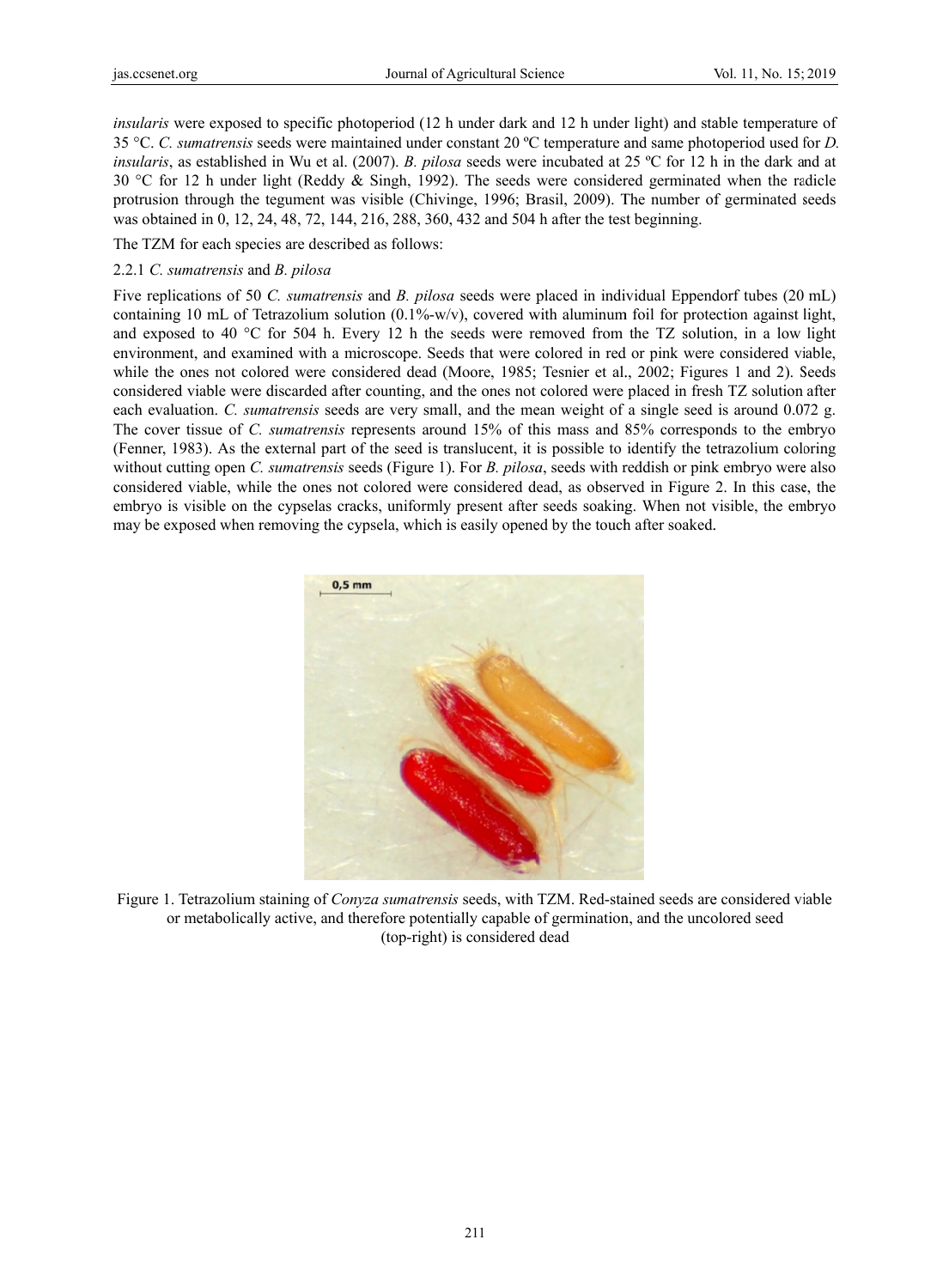

Figure 2. Tetrazolium staining of Bidens pilosa seeds, with TZM. Red-stained seeds (A) are considered viable or metabolically active, and therefore capable of germination, while non-colored seeds are considered dead. The arrows indicate the red-stained tissues

The evaluation of C. sumatrensis and B. pilosa seeds coloring was performed at same moments as established for the SG counting.

#### 2.2.2 D. insularis

D. insularis seeds carry specific structures called palea and lemma that may interfere with translocation of the Tetrazolium salt solution into the seeds, affecting the coloring of the seed tissue. Therefore, as proposed on the international rules for seed analysis (Moore, 1985), these seeds must be cut in half for the analysis. In this study, we explore the utilization of uncut *D. insularis* seeds for the TZ test, after removal of the palea and lemma structures from each one. In this case the palea and lemma of 250 seeds were removed, and five replications of 50 seeds each were immediately incubated in 0.1% Tetrazolium salt solution, as in the other two species. Evaluations were conducted each 12 h and the seeds that presented reddish or pink embryo tissues were considered viable, and the ones not colored were considered dead; the endosperm of these grass seeds does not contain living tissue (Figure 3). The evaluation of *D. insularis* seeds coloring was performed at same moments as in SG evaluations.



Figure 3. Tetrazolium staining of Digitaria insularis seeds. I: sectioned seeds (STZ) and II: uncut seeds (TZM). Red-stained (A) seeds are considered viable or metabolically active, and therefore capable of germination. Uncolored seeds (B) were considered dead

## 2.3 Statistical Analysis

Means were compared by the mean confidence interval ( $p < 0.05$ ), as described in Payton et al. (2000).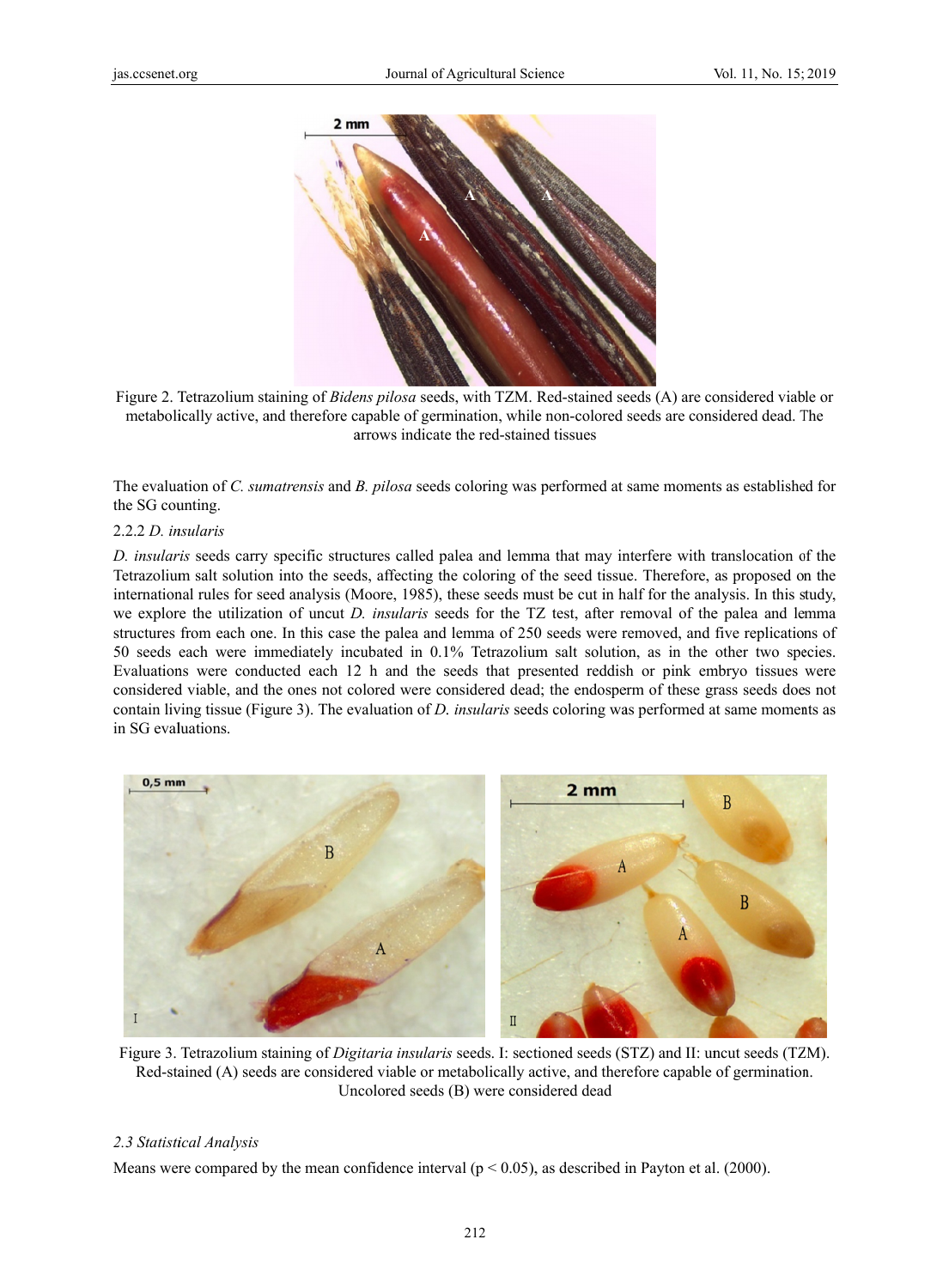#### **3. Results and Discussion**

Seeds viability of *C. sumatrensis* and *B. pilosa*, determined by TZM, were compared to the STZ method, proposed by Moore (1985), and SG of all three species studied are presented in Figures 4-6. Seeds viability and germination, obtained by the TZM and SG tests, were similar for *D. insularis* and *C. sumatrensis*, as well as STZ was similar to SG for *D. insularis. B. pilosa* had less germinated seeds in comparison to the number of viable seeds, obtained by SG and TZM, respectively. This difference in behavior indicates that *D. insularis* and *C.* sumatrensis seeds lacked dormancy, once their viability and germination values were statistically not different, highlighted by the plateaus obtained for percentage of colored seeds by the TZM test and percentage of seeds germinated on the SG test (Figures 4 and 6). The difference between seeds viability and germination of *B. pilosa* is probably an indication of seeds dormancy. The estimation of the overall seed viability by using the SG test may therefore be highly influenced by dormancy, and provide inaccurate results regarding weeds infestation potential. The methodology proposed herein may therefore provide reliable data regarding weed seeds viability.

Figure 4 demonstrates that, after 24 h of seeds exposure to tetrazolium salt solution, there was a stable number of viable *B*. pilosa seeds until the end of the test, while the first colored seeds were identified within 12 h after the TZM test started. The SG test on the other hand, only reached germination stability after 280 h, indicating that the TZM test was faster (11 times) to establish the viability potential than the SG test took to reach seeds germination of *B. pilosa*. As long as the number of seeds identified as viable by the TZM test reached stabilization within 24 h, we understand that this period was sufficient to be considered as a standard for future evaluations of *B. pilosa* seeds viability by the proposed TZM test. From the total amount of *B. pilosa* seeds tested, 78% were identified as viable by the TZM test (Figure 4), meaning that 22% of *B. pilosa* seeds were dead. From the total amount of viable *B. pilosa* seeds, only 23% were capable to germinate (18% of the total number of seeds), and therefore 77% of the viable *B. pilosa* seeds were dormant, as long as they were viable, but did not germinate under optimal l conditions.



Figure 4. Comparison of two methods to estimate *Bidens pilosa* seeds viability. The ordinates axis refers to the percentage of germinated seeds in the standard germination test (SG) and percentage of seeds colored by the tetrazolium test (TZ), for *Bidens pilosa* seeds, and the abscissas axis refers to the time in which TZ and SG were taken account. The bars refer to the mean confidence interval ( $p < 0.05$ )

The TZ test was used to evaluate seeds overall viability, and therefore its germination potential. The SG, on the other hand, provided a realistic indication of the seedling production potential of weed seeds within 500 h after proper environmental conditions for seeds germination were reached. Seed dormancy appeared to play an important role on the differences between TZM and SG results of *B. pilosa*, causing asynchronous seeds germination and misrepresentation of the total germination capacity of the weed seeds lot by the SG test.

Figure 5 demonstrates that the stabilization of *C. sumatrensis* seeds viability, identified by the TZM test, was observed at first within 48 h, while seeds germination took 3.5 times more to reach stabilization (216 h). The TZM test identified the first viable seeds within 12 h after the test beginning, and increased the number of viable seeds identified by the method in 24 h. As no other methodology of *C. sumatrensis* seeds viability using TZ was identified by the authors in literature, it can be stated that the results expose sufficient information to establish 46 h as a standard period in future evaluations of *C. sumatrensis* seeds viability using TZM, once it provided the maximum number of viable seeds in the shortest term.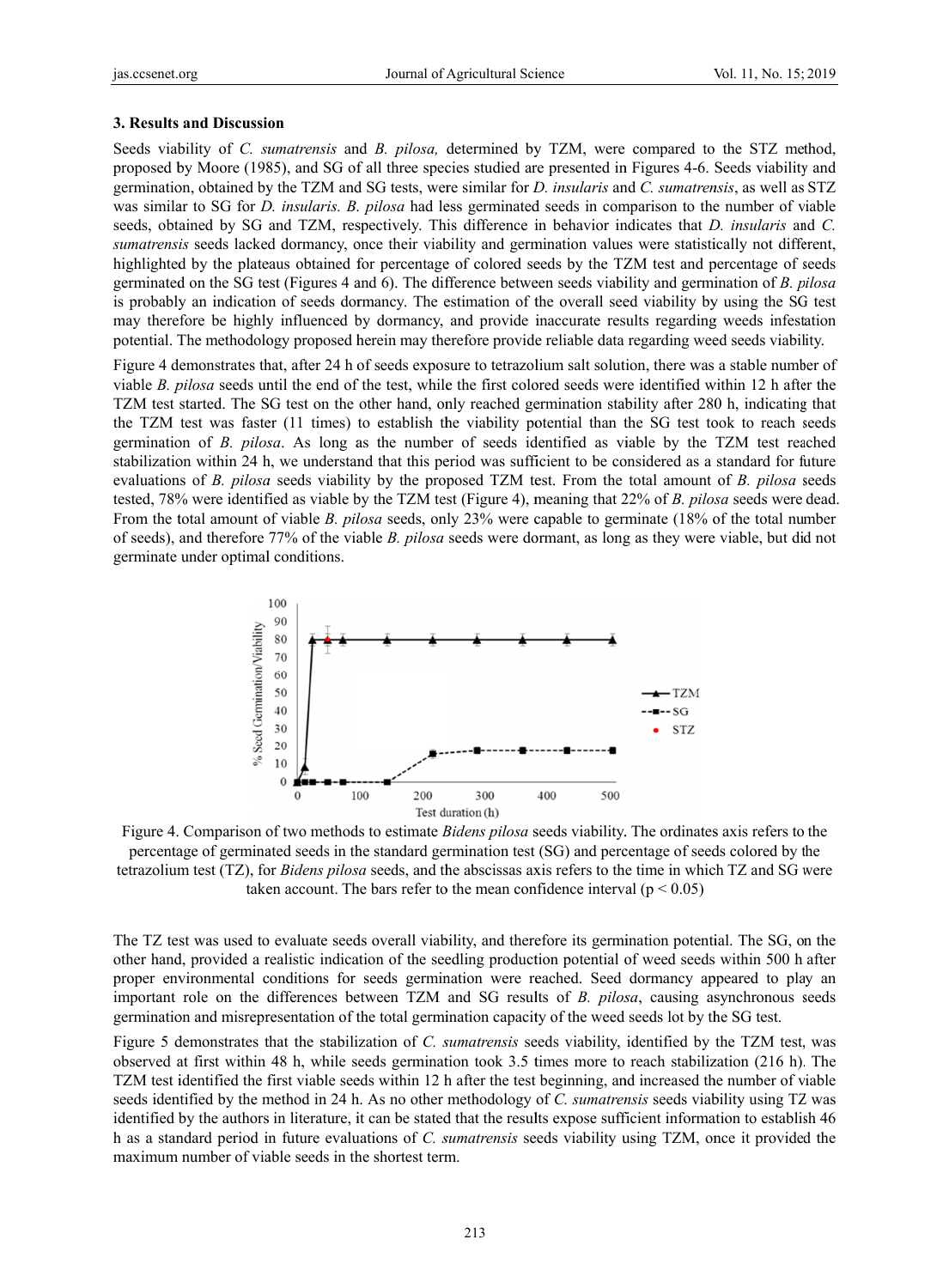

Figure 5. Comparison of two methods to estimate *Conyza sumatrensis* seeds viability. The ordinates axis refers to the percentage of germinated seeds in the standard germination test (SG) and percentage of seeds colored by the tetrazolium test (TZ), for *Conyza sumatrensis* seeds, and the abscissas axis refers to the time in which TZ and SG were taken account. The bars refer to the mean confidence interval ( $p < 0.05$ )

There was no difference between seeds viability and germination of *C. sumatrensis*. This is an effect of low or inexistent seeds dormancy incidence and an indication that collected seeds of this species were mature and that the germination methodology was well fitted to represent seeds viability of *C. sumatrensis* (Buhler & Hoffman, 1999). The herbicides selectivity testing of *Conyza* sp. is widely performed in weed science, once the selection of herbicide resistant populations (Weed Science, 2018) has increased complexity of its chemical control. Therefore, a quick and easy TZ test that does not impairs seeds germination may provide significant help in fast detection of viability of these populations.

Figure 6 demonstrates the SG, STZ and TZM tests results for *D. insularis*. Within 216 h, the beginning of seeds germination process was identified by the SG test, reaching a stable level at the same time. In turn, the TZM test demonstrated that 16% of the seeds tested were colored in the first 12 h, reaching a stable plateau in the first 24 h, with 90% of the seeds colored in red and identified as viable. TZM and SG results obtained after seeds viability and germination stabilization, respectively, were not significantly different from the STZ test, indicating that seeds dormancy was probably absent in this seeds lot and that SG testing of *D. insularis* is reliable to study seeds viability, in contrast with *B. pilosa*. Even though, the TZM test was eight times faster than the SG test, permitting inferences about *D. insularis* seeds viability within 24 h.



Figure 6. Comparison of two methods to estimate *Digitaria insularis* seeds viability. The ordinates axis refers to the percentage of germinated seeds in the standard germination test (SG) and percentage of seeds colored by the tetrazolium test (TZ), for *Digitaria insularis* seeds, and the abscissas axis refers to the time in which TZ and SG were taken account. The bars refer to the mean confidence interval ( $p < 0.05$ )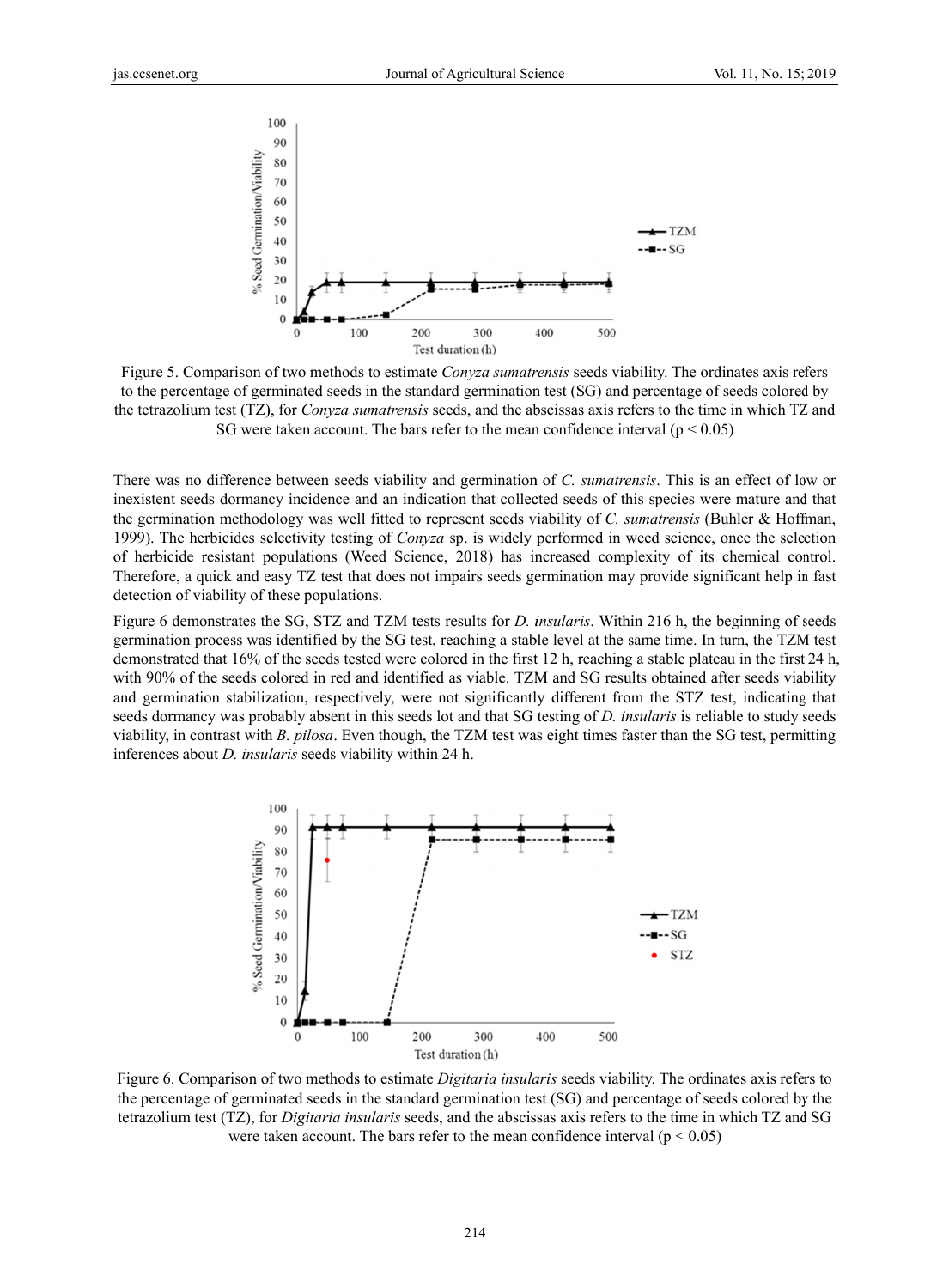There is a limited number of studies regarding *D. insularis* seeds quality evaluation and germination tests. Considering that, methodologies were adapted to proper representation of germination levels, with different temperatures and photoperiods according to the seeds origin site. Varying temperatures from 20-30 °C, 20-35 °C and 15-35 °C with a 16-8 h of light per day are described as more suitable than constant temperature and light periods for studies involving *Digitaria* spp. (Mondo et al., 2010; Mendonça et al., 2014). Mondo et al. (2010) even question the light incidence requirements for *D. insularis* germination, while Mendonça et al. (2014) describes dependence of seeds germination in relation to the photoperiod.

Results obtained by the STZ and TZM tests for *B. pilosa* and *D. insularis*, in Figs. 4 and 6, indicate that the TZM test permitted proper inference on the seeds viability potential. The TZM methodology proposed herein aims to facilitate seeds viability determination, using a standardized methodology without cutting seeds, as seen in most weed seeds evaluation methodologies, and without any treatment to break dormancy. Furthermore, the test provided fast viability results (24-48 h) of *B. pilosa*, *C. sumatrensis* and *D. insularis* seeds. With that, we expect that studies involving weed seeds may be improved and facilitated, since herbicide resistance is expected to be an increasingly problematic issue in cropping fields (Peterson, Collavo, Ovejero, Shivrain, & Walsh, 2018).

The exposed results indicate that there is a great potential on this test application in studies involving weeds with small seeds. Studies regarding effects of pre-emergent herbicides on weed seeds may be improved by a quick and less laborious TZ test for weeds with small seeds, once the effect of the treatment may then be separated from the effect of seeds dormancy. The methodology proposed herein allows rapid and reliable results regarding seeds viability.

#### **4. Conclusion**

The proposed methodology for the tetrazolium test was rapid and reliable for small seeds viability estimation. The test provided *D. insularis* and *B. pilosa* seeds viability within 24 h, while *C. sumatrensis* seeds viability was obtained within 48 h. Besides being faster than the standard paper germination test, and simpler than the STZ test proposed for *D. insularis* and *B. pilosa*, the TZM test proposed herein did not cause damage to the seeds, enabling its later use in field trials, generating results that do not carry seeds dormancy influences.

#### **References**

- American Psychological Association. (1972). *Ethical standards of psychologists*. Washington, DC: American Psychological Association.
- Brasil, Ministério da Agricultura, Pecuária e Abastecimento. (2009). *Regras para análise de sementes*. Secretaria de Defesa Agropecuária. Brasília: MAPA/ACS.
- Buhler, D. D., & Hoffman, M. L. (1999). *Andersen's guide to practical methods of propagating weeds & other plants* (p. 248). Weed Science Society of America, Lawrence, KS.
- Buhler, D. D., & Owen, M. D. K. (1997). Emergence and survival of horseweed (*Conyza canadensis*). *Weed Sci., 45*, 98-101. https://doi.org/10.1017/S0043174500092535
- Burnside, O. C., Wilson, R. G., Weisberg, S., & Hubbard, K. G. (1996). Seed longevity of 41 weed species buried 17 years in eastern and western Nebraska. *Weed Sci., 44*(1), 74-86. https://doi.org/10.1017/S004317 4500093589
- Cauwer, B., Devos, R., Claerhout, S., Bulcke, R., & Reheul, D. (2014). Seed dormancy, germination, emergence and seed longevity in *Galinsoga parviflora* and *G. quadriradiata*. *Weed Research, 54*, 38-47. https://doi.org/ 10.1111/wre.12055
- Chivinge, O. A. (1966). Studies on the germination and seedling emergence of Bidens pilosa and its response to fertilizer application. *Trans. Zimb. Scient. Assoc., 70*, 1-5.
- Fenner, M. (1983). Relationships between seed weight, ash content and seedling growth in twenty-four species of Compositae. *New Phytol, 95*, 697-706. https://doi.org/10.1111/j.1469-8137.1983.tb03533.x
- Holm, L. J., Doll, E., Holm, P. J., & Herberger, J. (1997). *World Weeds, Natural Histories and Distribution* (pp. 226-235). New York: J Wiley.
- Hosseini, P., Karimi, H., Babaei, S., Mashhadi, H. R., & Oveisi, M. (2014). Weed seed bank as affected by crop rotation and disturbance. *Crop Protection, 64*, 1-6. https://doi.org/10.1016/j.cropro.2014.05.022
- ISTA (International Seed Testing Association). (2005). *International Rules for Seed Testing*. International Seed Testing Association, Bassersdorf, Switzerland.